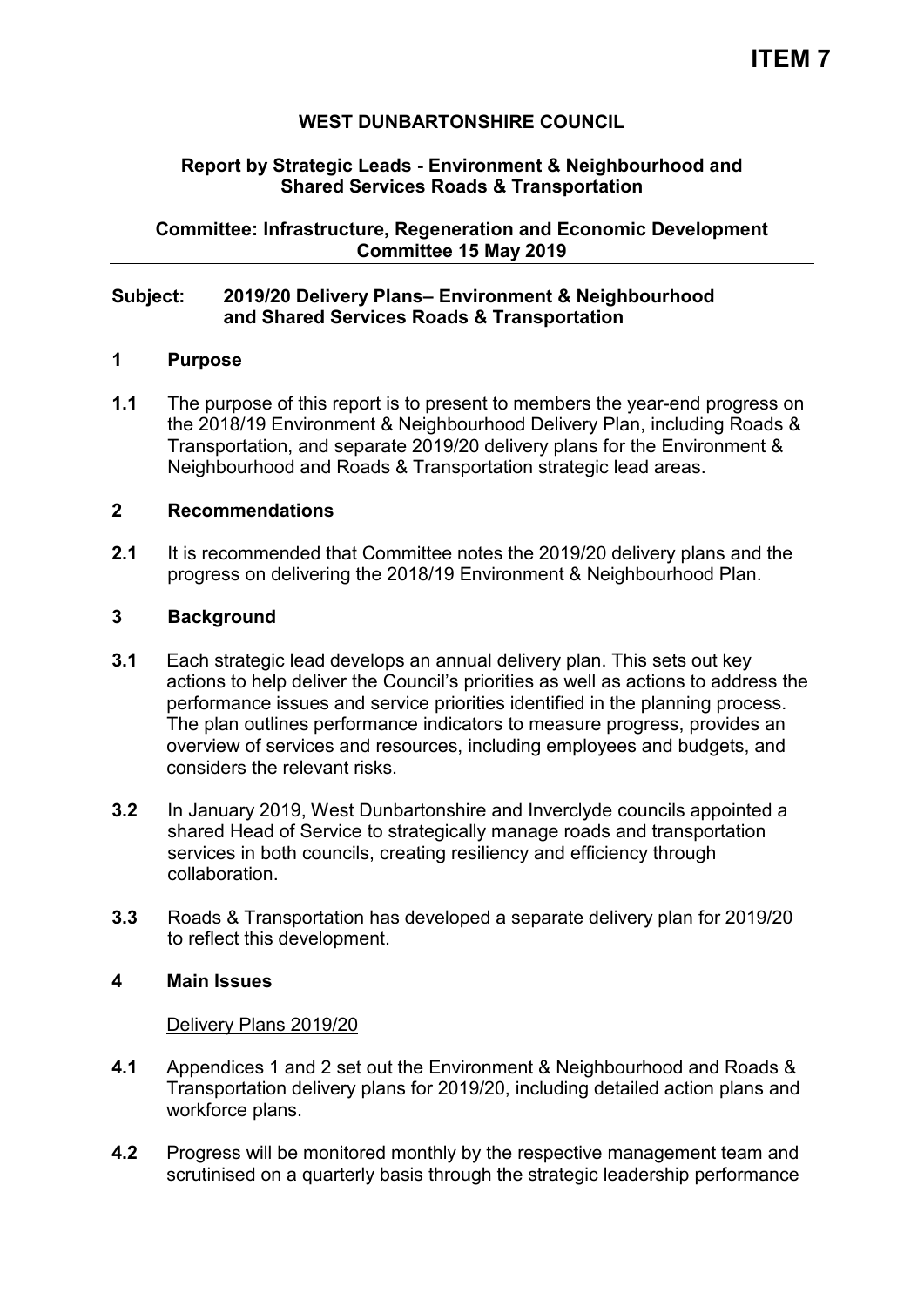review meetings. Progress reports will be presented to committee at mid-year and year-end.

**4.3** Key issues identified by the Environment & Neighbourhood and Roads & Transportation management teams are outlined in full in the Performance Review and Strategic Assessment sections of their respective plans and summarised below.

## Environment & Neighbourhood

**4.4** Key issues relate to: delivering sustainable, quality services within the context of significant financial challenges; addressing the impact of new and emerging legislation and regulation in relation to waste, litter and refuse, school meals, and pesticides; developing allotment provision and a food growing strategy in line with the Community Empowerment Act; addressing the challenges of climate change on service provision; responding to the outcome of Zero Waste Scotland's Deposit Return Scheme trial; and supporting the Early Years implementation.

# Roads & Transportation

**4.5** Key issues include: implementing the new collaborative working model for Roads & Transportation and developing business cases for sharing other services within Environment & Neighbourhood for consideration; addressing the impact of the Transport Bill; responding to the implications of the Scottish Government's review of the National Transport Strategy; reviewing the Winter Service Plan and the defect notification and inspection policies for West Dunbartonshire; collaborating with the Scottish Government to identify opportunities for electric vehicle charging points; and addressing the challenges of climate change, particularly in relation to flood alleviation.

## Workforce Planning

**4.6** Each Strategic Lead develops a workforce plan to highlight and plan for the management of key workforce issues and support the delivery of the service objectives detailed in their respective plan. These sit as appendix 4 in each delivery plan.

## 2018/19 Year-end Progress

- **4.7** Progress on delivering the 2018/19 Environment & Neighbourhood Delivery Plan is set out in detail at Appendix 3. This focuses on actions and risks.
- **4.8** Of the 25 actions due to be completed by 31 March 2019, 23 (92%) were completed as planned with 2 outstanding. Details of outstanding actions are set out at Appendix 3.
- **4.9** Performance indicators will be reported through the Council's annual performance reporting process once all data becomes available. 2018/19 data for Local Government Benchmarking Framework (LGBF) indicators will be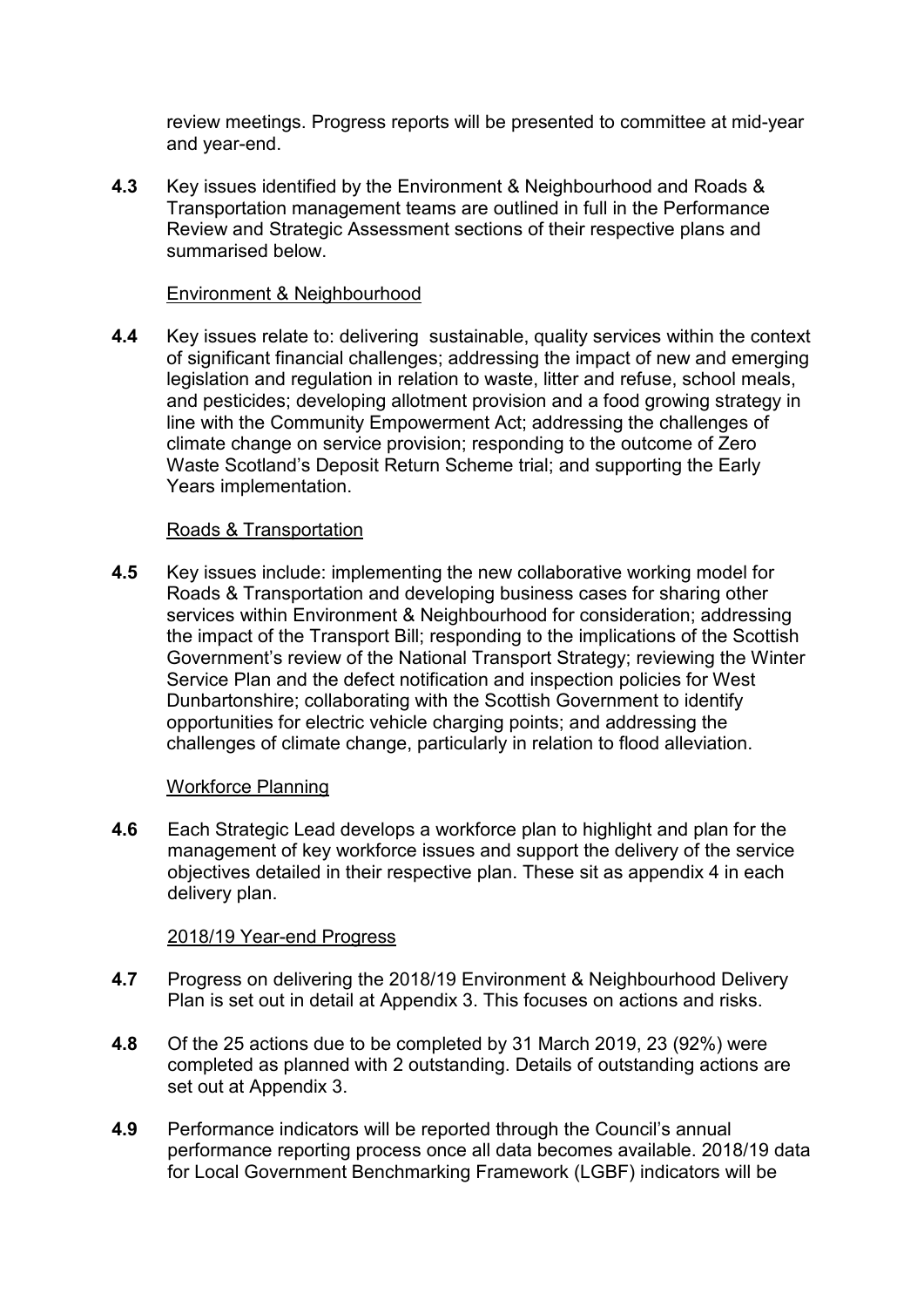available in the first quarter of 2020 following publication by the Improvement Service.

**4.10** Key achievements in 2018/19 are highlighted in each of the 2019/20 delivery plans.

# **5 People Implications**

**5.1** There are no direct people implications arising from this report. Any workforce implications arising from the delivery plans are detailed in the workforce plans.

# **6 Financial & Procurement Implications**

**6.1** There are no direct financial or procurement implications arising from this report. All commitments will be delivered through existing resources as described in the financial resources sections of the plans.

# **7 Risk Analysis**

**7.1** Failure to deliver the actions assigned to Environment and Neighbourhood and Roads & Transportation may have a direct impact on the delivery of the Council's Strategic Plan. It is essential that remedial action is taken to ensure strategic delivery plans achieve the commitments detailed and approved.

# **8 Equalities Impact Assessment**

**8.1** Screening and impact assessments will be carried out on specific activities as required.

# **9 Consultation**

**9.1** The 2019/20 delivery plans were developed through consultation with officers from the strategic service areas.

# **10 Strategic Assessment**

**10.1** The 2019/20 delivery plans set out actions to support the successful delivery of the strategic priorities of the Council.

| <b>Strategic Leads:</b> | <b>Ronnie Dinnie</b>                              |
|-------------------------|---------------------------------------------------|
|                         | <b>Gail Macfarlane</b>                            |
| <b>Service Areas:</b>   | <b>Environment &amp; Neighbourhood</b>            |
|                         | <b>Shared Services Roads &amp; Transportation</b> |
| Date:                   | 26 April 2019                                     |
|                         |                                                   |